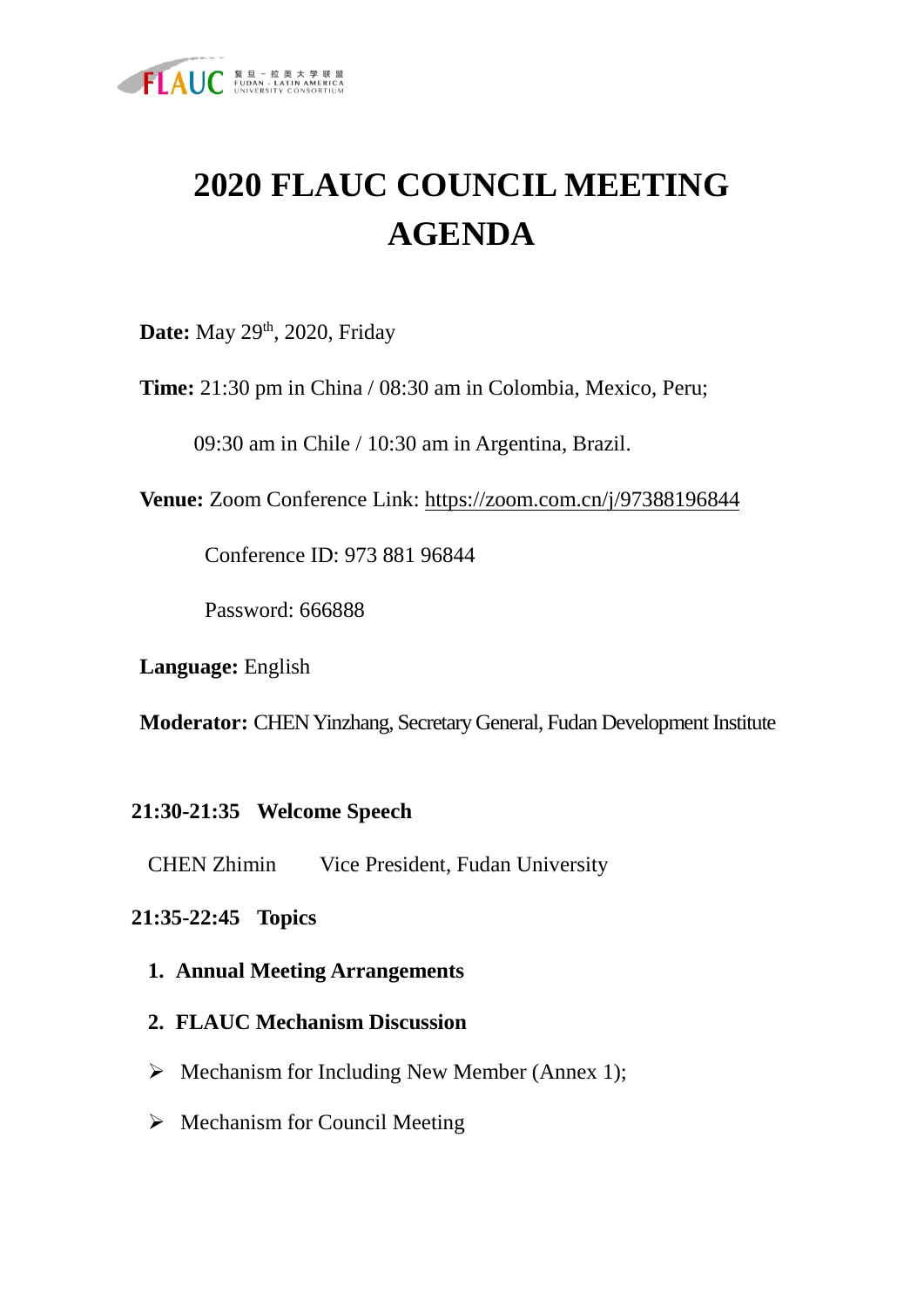### **3. Introduction of Joint Research Initiatives**

 $\triangleright$  Idea Labs:

National University of San Marcos; University of São Paulo; University of Chile

- Cross-disciplinary Collaboration: National Autonomous University of Mexico
- $\triangleright$  Joint Research on Human Phenome: Fudan University

## **4. Introduction of Ongoing Joint Publication Initiatives**

- Proceedings: Monterrey Institute of Technology and Higher Education
- $\triangleright$  Proceedings: Del Rosario University
- $\triangleright$  Proceedings: Pontifical Catholic University of Chile

#### **22:45-23:00 Free Discussion**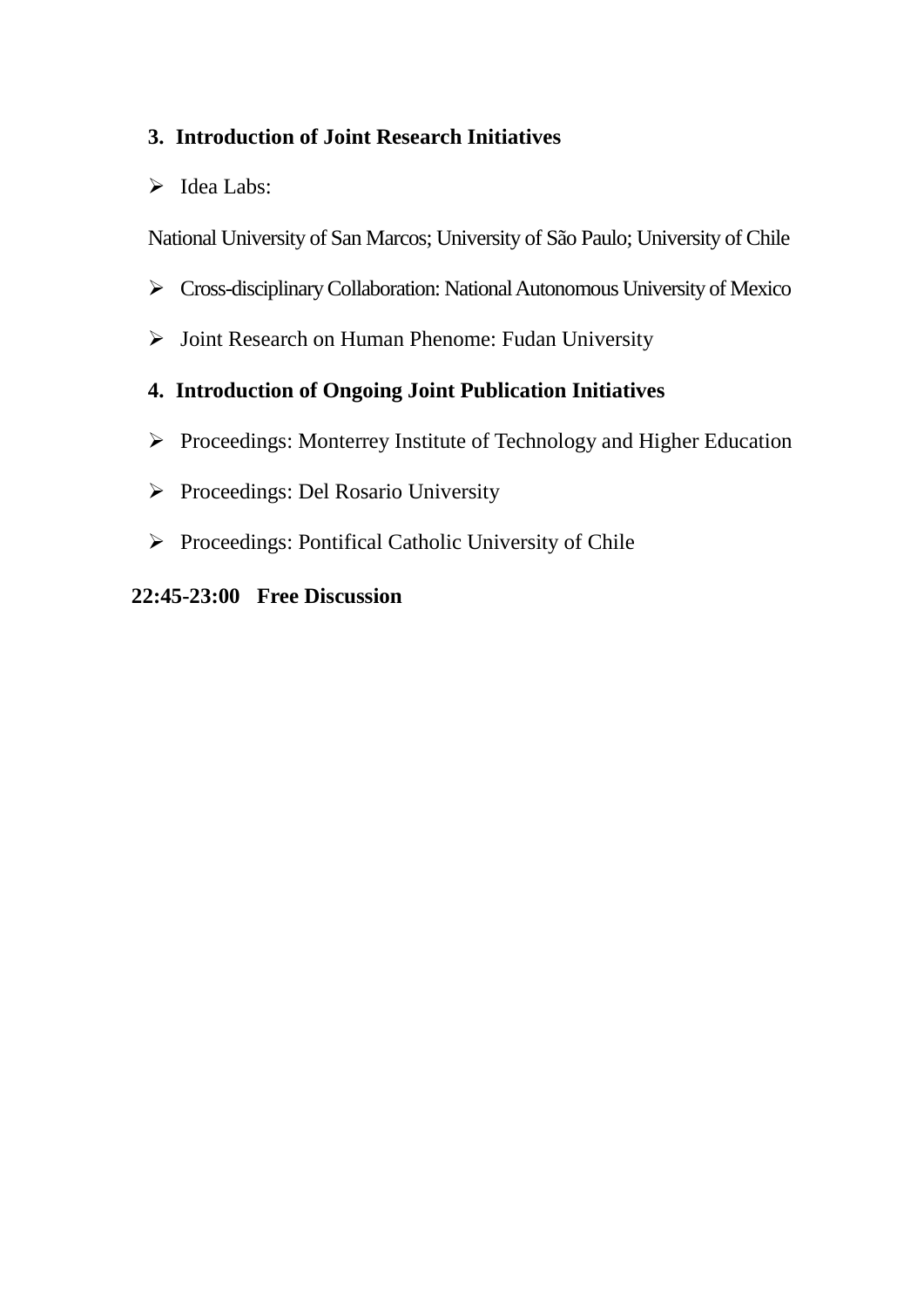## **Annex 1: FLAUC Mechanism for Including New Member (Draft)**

The Fudan-Latin America University Consortium was founded in 2017 by Fudan University and 12 Latin American universities as its founding members. For other universities who would like to join the FLAUC, the Secretariat Office hereby proposes a mechanism for including new member to maintain the vigor of the Consortium and intensify the present collaborations within the FLAUC framework:

#### **1. Criteria for new member universities:**

- a. The university is required to be a recognized university in Latin America;
- b. The university is required to be research-oriented and comprehensive;
- c. The university is required to play an active role in FLAUC collaborations.

#### **2. Procedure for including new member universities:**

a. The applying university is required to submit an Application Letter signed by the leadership of the university as well as two Letters of Recommendation from two FLAUC founding members to the Secretariat Office of FLAUC;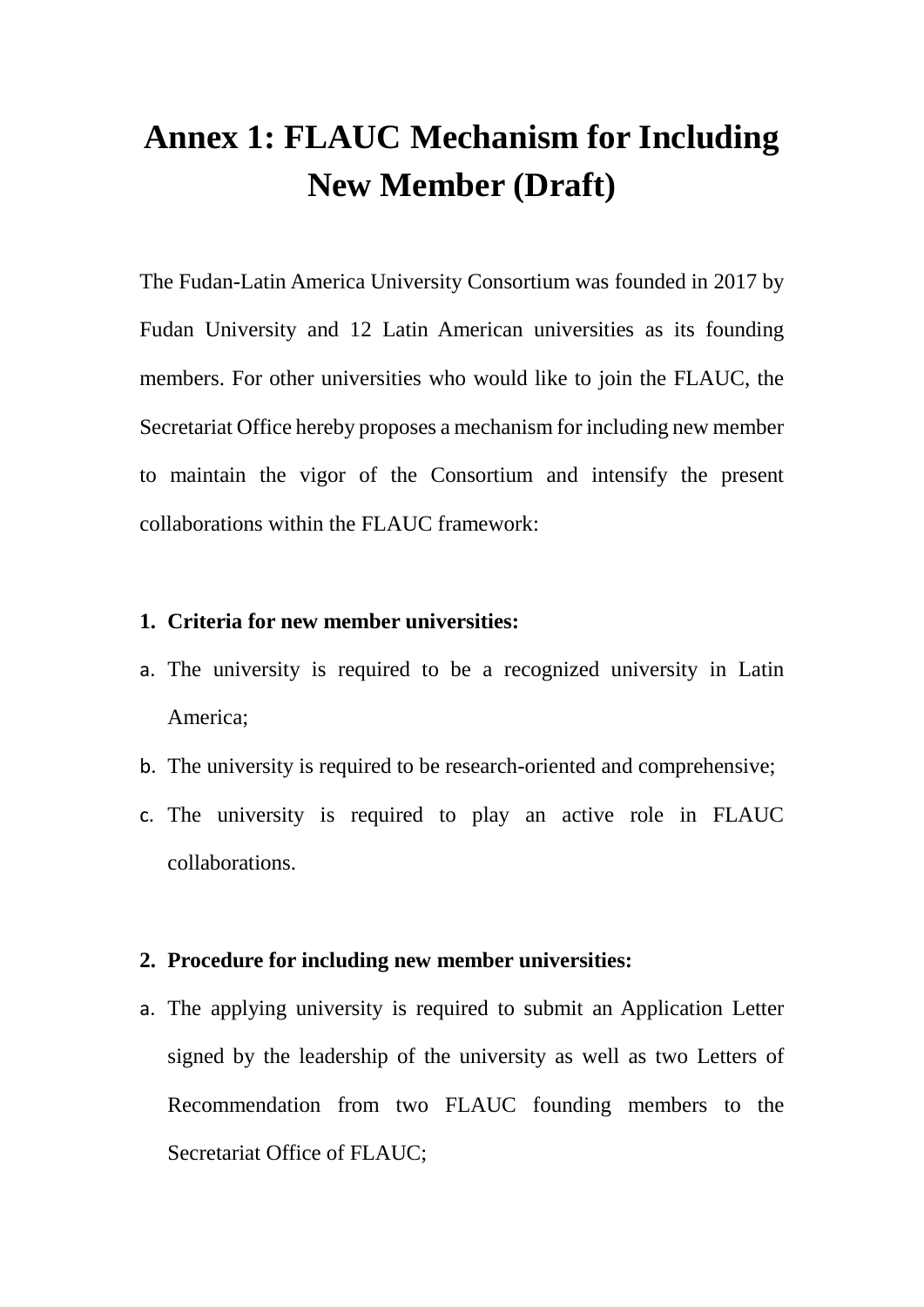- b. The Secretariat Office would collect opinions of the FLAUC founding members by email. New member university will be recruited to FLAUC if the application gets at least 50% votes;
- c. The Secretariat Office would announce the final result to all member universities.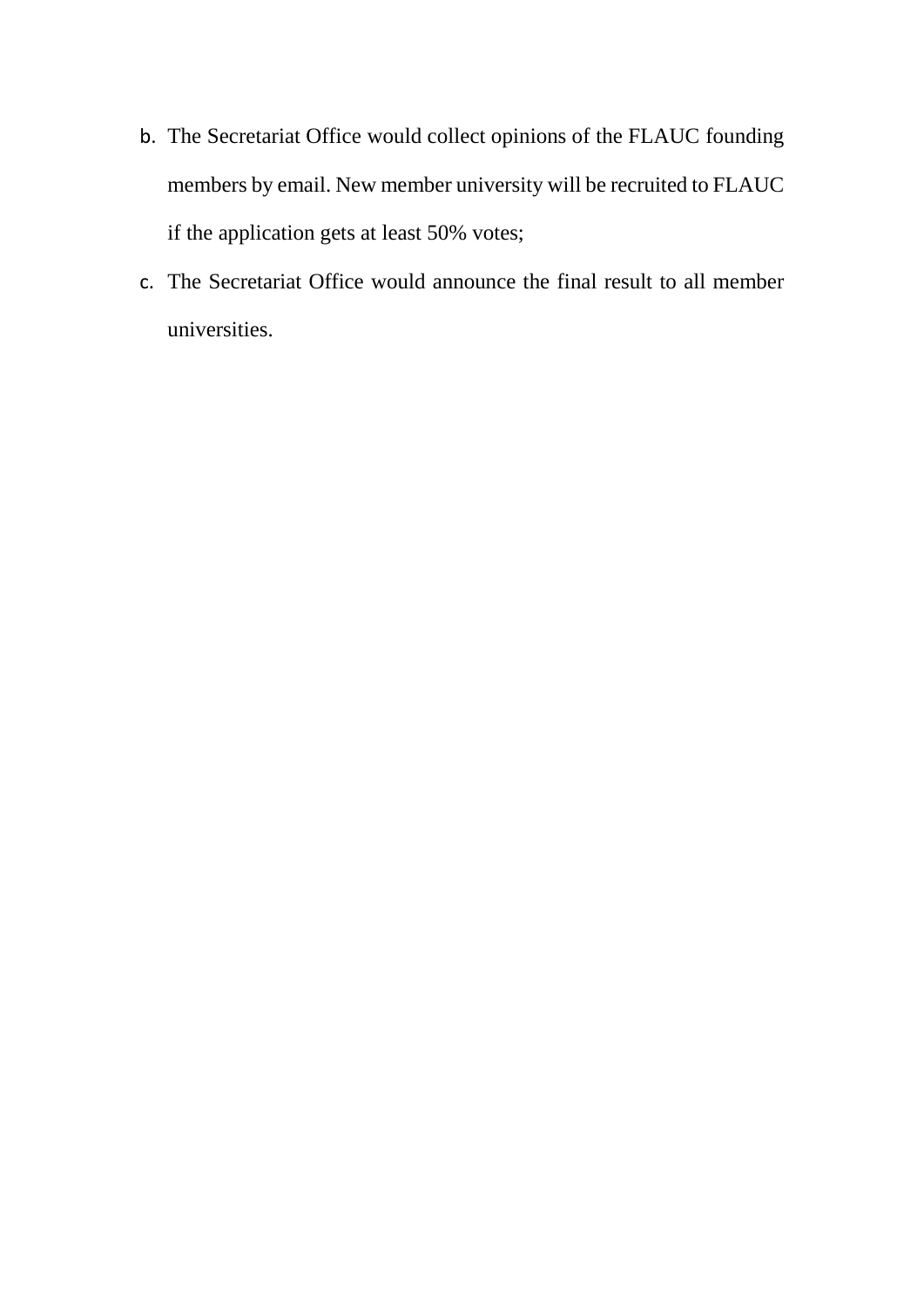|                | <b>Annex 2: List of Attendees 2020 FLAUC Council Meeting</b> |                                                                  |                               |                                                                                                                                                                              |  |  |
|----------------|--------------------------------------------------------------|------------------------------------------------------------------|-------------------------------|------------------------------------------------------------------------------------------------------------------------------------------------------------------------------|--|--|
|                | Country                                                      | University                                                       | <b>Name</b>                   | <b>Position</b>                                                                                                                                                              |  |  |
|                | Argentina                                                    | National University of La Plata                                  | Martín López Armengol         | <b>Academic Vice-President</b>                                                                                                                                               |  |  |
| $\overline{c}$ | Argentina                                                    | National University of La Plata                                  | Norberto Consani              | Director of the Institute of International Relations (IRI-UNLP); Director of Confucius<br>Institute-UNLP; Director of the Postgraduate Programme on Chinese Studies IRI-UNLP |  |  |
| 3              | Argentina                                                    | National University of La Plata                                  | Maria Francesca Staiano       | Coordinator of the Center for Chinese Studies, IRI-UNLP; Member of the Academic<br>Committee of the Postgraduate Programme on Chinese Studies IRI-UNLP                       |  |  |
| 4              | Argentina                                                    | University of Buenos Aires                                       | Patricio Conejero Ortiz       | <b>Executive Vice President of International Affairs</b>                                                                                                                     |  |  |
| 5              | Argentina                                                    | University of Buenos Aires                                       | Iván Bigas                    | General Director of International Affairs                                                                                                                                    |  |  |
| 6              | <b>Brazil</b>                                                | University of Campinas                                           | Bruno de Conti                | Director of the Confucius Institute; Coordinator of the BRICS Network University<br>(BRICS NU) in the field of Economics                                                     |  |  |
| $\overline{7}$ | <b>Brazil</b>                                                | University of Campinas                                           | Angélica Torresin             | Coordinator, International Office                                                                                                                                            |  |  |
| $8\,$          | <b>Brazil</b>                                                | University of São Paulo                                          | Paulo Feldmann                | Professor, School of Economics, Business Administration and Accounting                                                                                                       |  |  |
| 9              | Chile                                                        | Pontifical Catholic University of Chile                          | Johannes Rehner               | Director of Center for Asian Studies                                                                                                                                         |  |  |
| 10             | Chile                                                        | University of Chile                                              | Dorotea López Giral           | Director, Institute of International Studies                                                                                                                                 |  |  |
| 11             | Chile                                                        | University of Chile                                              | Andrés Bórquez                | Director of Program of Chinese Studies, Institute of International Studies                                                                                                   |  |  |
| 12             | Colombia                                                     | Del Rosario University                                           | Luisa Fernanda Godoy Isaza    | <b>Vice-President for International Affairs</b>                                                                                                                              |  |  |
| 13             | Colombia                                                     | Del Rosario University                                           | Arlene B. Tickner             | Professor, Director of Research, School of Political Sciences, Government and<br><b>International Relations</b>                                                              |  |  |
| 14             | Colombia                                                     | University of Los Andes                                          | Jorge Andrés Zambrano Riveros | Associate Professor and Macroeconomics Director, Department of Economics                                                                                                     |  |  |
| 15             | Mexico                                                       | Monterrey Institute of Technology and<br><b>Higher Education</b> | Miguel A. Montoya             | Director of Graduate and Research, School of Architecture, Art and Design                                                                                                    |  |  |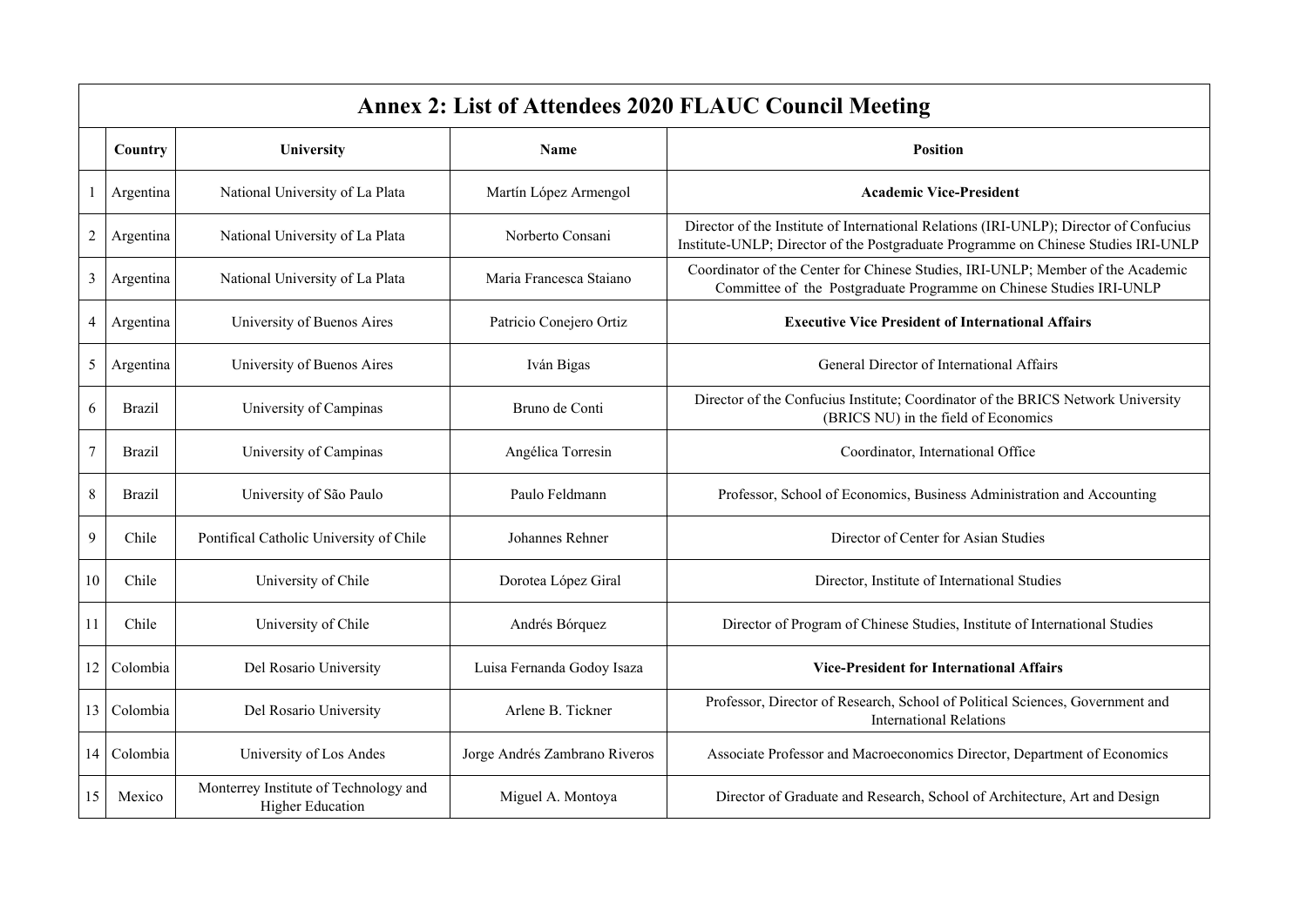| 16 | Mexico | Monterrey Institute of Technology and<br><b>Higher Education</b> | Daniel Lemus                    | Professor, School of Social Science and Government                                             |
|----|--------|------------------------------------------------------------------|---------------------------------|------------------------------------------------------------------------------------------------|
| 17 | Mexico | National Autonomous University of Mexico                         | Francisco Trigo                 | <b>Vice Provost for International Affairs</b>                                                  |
| 18 | Mexico | National Autonomous University of Mexico                         | Guillermo Pulido                | Director of UNAM-China Office                                                                  |
| 19 | Mexico | National Autonomous University of Mexico                         | Edmundo Borja                   | Academic Relations and Management Coordinator of UNAM-China                                    |
| 20 | Mexico | National Autonomous University of Mexico                         | Raúl L. Parra                   | Communications Coordinator of UNAM-China                                                       |
| 21 | Peru   | <b>ESAN University</b>                                           | Jorge Talavera                  | <b>President</b>                                                                               |
| 22 | Peru   | <b>ESAN University</b>                                           | Otto Regalado                   | Professor, ESAN Graduate School of Business                                                    |
| 23 | Peru   | National University of San Marcos                                | Orestes Cachay Boza             | Rector                                                                                         |
| 24 | Peru   | National University of San Marcos                                | Felipe San Martin Howard        | Vice-rector for Research and Postgraduate Studies                                              |
| 25 | Peru   | National University of San Marcos                                | Carlos Alberto Aquino Rodriguez | Coordinator of Asian Center Studies; Academic Vice Dean of the Faculty of Economic<br>Sciences |
| 26 | Peru   | National University of San Marcos                                | Juan Diego Zamudio Padilla      | Head of International Technical Cooperation Office; Professor of Economics                     |
| 27 | China  | Fudan University                                                 | 陈志敏<br>Chen Zhimin              | <b>Vice President, Fudan University</b>                                                        |
| 28 | China  | Fudan University                                                 | 张怡<br>Zhang Yi                  | Executive Vice Dean, Fudan Development Institute                                               |
| 29 | China  | Fudan University                                                 | 陈寅章<br>Chen Yinzhang            | Secretary General, Fudan Development Institute                                                 |
| 30 | China  | Fudan University                                                 | 丁琛<br>Ding Chen                 | Vice Dean, Fudan University Human Phenome Institute                                            |
| 31 | China  | Fudan University                                                 | Andrés Ruiz-Linares             | Distinguished Professor, School of Life Sciences                                               |
| 32 | China  | Fudan University                                                 | 许虹扬<br>Xu Hongyang              | Director for International Affairs, Fudan University Human Phenome Institute                   |